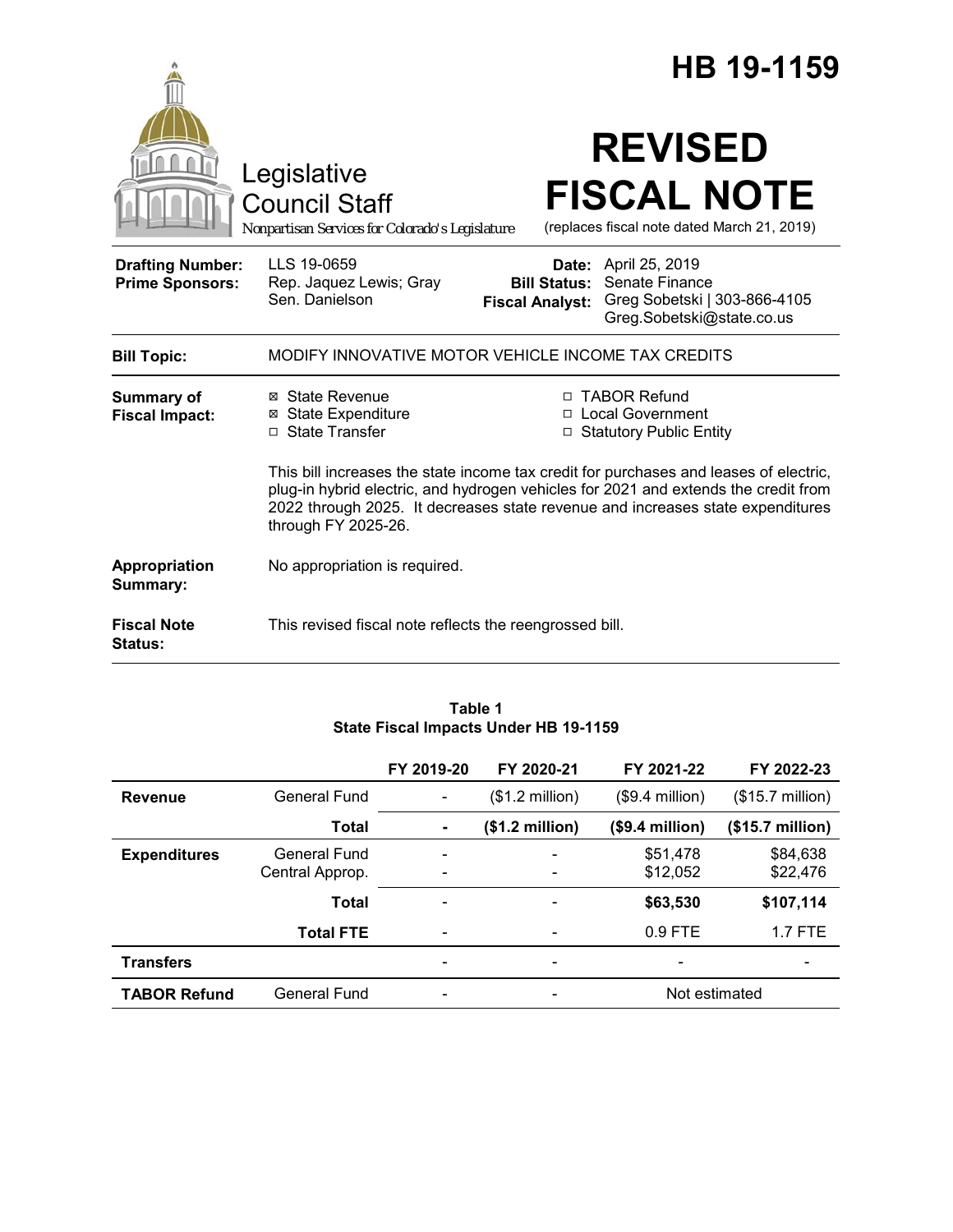## **Summary of Legislation**

The state allows a refundable, transferable income tax credit for purchasers and lessees of innovative passenger vehicles and trucks, including for example vehicles powered by electricity, natural gas, and hydrogen. Under current law, the amount of credit available for each purchaser or lessee is scheduled to be reduced in 2020, further reduced in 2021, and unavailable beginning in 2022. This bill modifies the income tax credit for electric and plug-in hybrid electric passenger vehicles and trucks, and the credit for hydrogen passenger vehicles, by increasing the amount of the tax credit available in 2021 and extending the credit for tax years 2022 through 2025.

Table 2 presents the value of the tax credit by tax year for purchases of each electric, plug-in hybrid electric, and hydrogen vehicle under current law and HB 19-1159. Table 3 presents the same information for leased vehicles.

#### **Table 2 Tax Credits for Purchases of Electric, Plug-In Hybrid Electric, and Hydrogen Vehicles under Current Law and HB 19-1159**

| <b>Tax Year</b>                                                              | 2021                 | 2022     | 2023     | 2024     | 2025     |
|------------------------------------------------------------------------------|----------------------|----------|----------|----------|----------|
| <b>Electric and Hydrogen Passenger Vehicles</b><br>Current Law<br>HB 19-1159 | \$2,500<br>\$3,000   | \$3,000  | \$2,500  | \$2,500  | \$2,500  |
| <b>Light Duty Electric Trucks</b><br><b>Current Law</b><br>HB 19-1159        | \$3,500<br>\$4,200   | \$4,200  | \$3,500  | \$3,500  | \$3,500  |
| <b>Medium Duty Electric Trucks</b><br><b>Current Law</b><br>HB 19-1159       | \$5,000<br>\$6,000   | \$6,000  | \$5,000  | \$5,000  | \$5,000  |
| <b>Heavy Duty Electric Trucks</b><br><b>Current Law</b><br>HB 19-1159        | \$10,000<br>\$12,000 | \$12,000 | \$10,000 | \$10,000 | \$10,000 |

#### **Table 3 Tax Credits for Leases of Electric, Plug-In Hybrid Electric, and Hydrogen Vehicles under Current Law and HB 19-1159**

| <b>Tax Year</b>                                                              | 2021               | 2022                                | 2023    | 2024    | 2025    |
|------------------------------------------------------------------------------|--------------------|-------------------------------------|---------|---------|---------|
| <b>Electric and Hydrogen Passenger Vehicles</b><br>Current Law<br>HB 19-1159 | \$1,500<br>\$1,500 | \$1,500                             | \$1,500 | \$1,500 | \$1,500 |
| <b>Light Duty Electric Trucks</b><br><b>Current Law</b><br>HB 19-1159        | \$1,750<br>\$2,100 | \$2,100                             | \$1,750 | \$1,750 | \$1,750 |
| <b>Medium Duty Electric Trucks</b><br><b>Current Law</b><br>HB 19-1159       | \$2,500<br>\$3,000 | $\overline{\phantom{a}}$<br>\$3,000 | \$2,500 | \$2,500 | \$2,500 |
| <b>Heavy Duty Electric Trucks</b><br><b>Current Law</b><br>HB 19-1159        | \$5,000<br>\$6,000 | \$6,000                             | \$5,000 | \$5,000 | \$5,000 |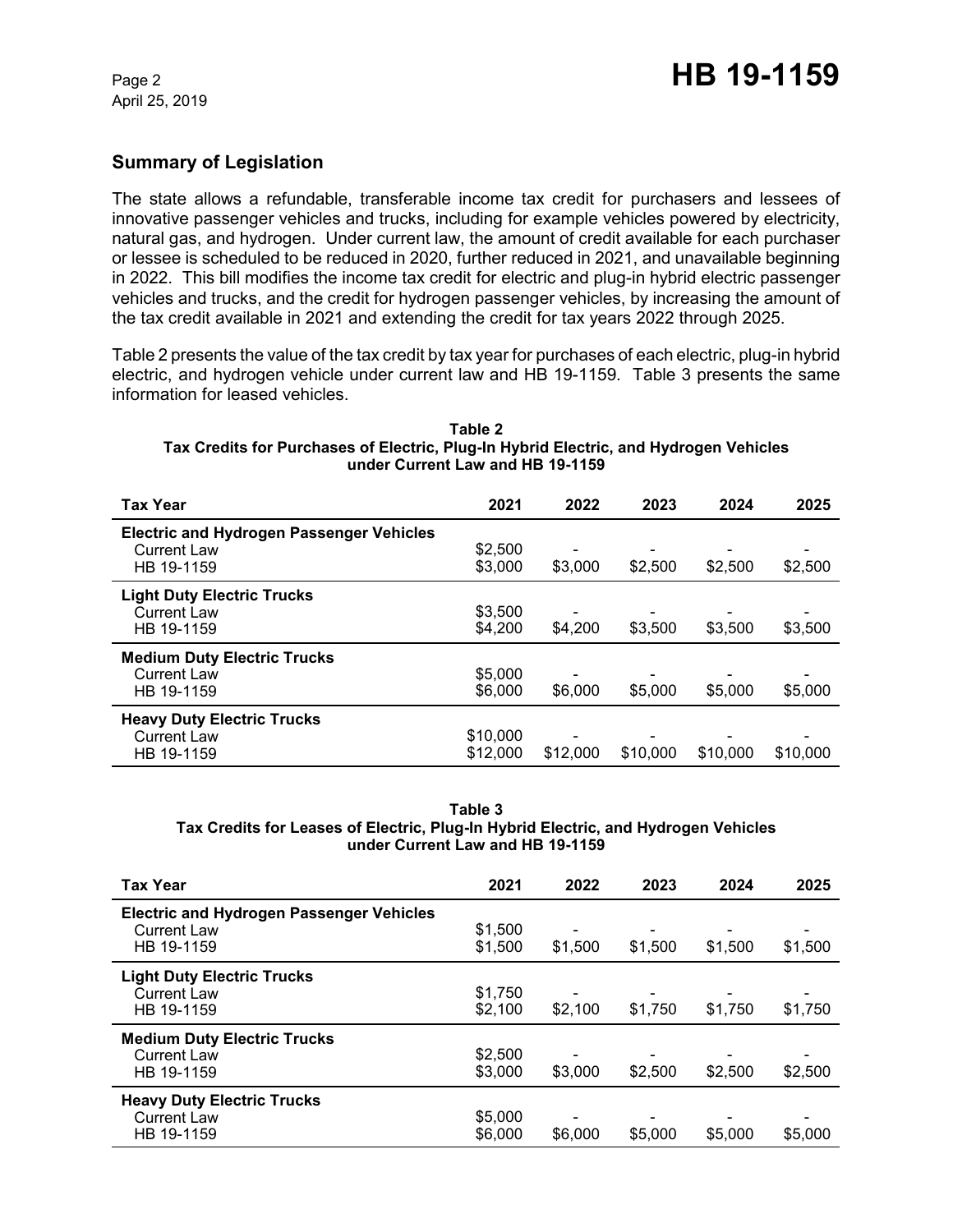April 25, 2019

**Leases of vehicles by transportation network companies.** For tax years 2019 through 2025, the bill allows transportation network companies, also known as rideshare companies or ride-hailing services, to qualify for the vehicle purchase credits in Table 2, as opposed to the vehicle lease credits in Table 3, for long-term leases of passenger vehicles entered into in order to offer short-term rentals to their drivers.

## **State Revenue**

The bill is expected to decrease General Fund revenue for FY 2020-21 through FY 2025-26 by the amounts shown in Table 4. The estimate for FY 2020-21 reflects a half-year impact for the increased credit made available in tax year 2021. The estimate for FY 2021-22 reflects a half-year impact for the increased credit in tax year 2021 and a half-year impact for the extended tax credit in tax year 2022. The estimate for FY 2025-26 reflects a half-year impact for the extended tax credit in tax year 2025. Estimates for the other years reflect full-year impacts of the extended credit. The bill reduces income tax revenue, which is subject to TABOR.

#### **Table 4 Revenue Impacts of the Tax Credit for Purchased and Leased Electric, Plug-in Hybrid Electric, and Hydrogen Vehicles under Current Law and HB 19-1159**

|                                  | FY 2020-21                             | FY 2021-22                                            | FY 2022-23 | FY 2023-24                                                                    | FY 2024-25                                                         | FY 2025-26       |
|----------------------------------|----------------------------------------|-------------------------------------------------------|------------|-------------------------------------------------------------------------------|--------------------------------------------------------------------|------------------|
| <b>Current Law</b><br>HB 19-1159 | $($14.9$ million)<br>$(S16.1$ million) | $(S6.1 \text{ million})$<br>$(S15.5 \text{ million})$ |            | $($15.7 \text{ million})$ $($15.9 \text{ million})$ $($17.5 \text{ million})$ |                                                                    | $($9.2$ million) |
| Revenue<br>Impact                | $(S1.2 \text{ million})$               |                                                       |            |                                                                               | (\$9.4 million) (\$15.7 million) (\$15.9 million) (\$17.5 million) | (\$9.2 million)  |

**Assumptions.** Under current law, electric, plug-in hybrid electric, and hydrogen vehicles are estimated to account for 86 percent of the 3,064 credits allowed for tax year 2016 based on national vehicle sale statistics reported by the U.S. Department of Energy. Based on historical trends reported by the Department of Revenue, the number of qualifying purchases and leases is assumed to grow 10.5 percent annually through 2025. Within the number of qualifying purchases and leases, the shares of passenger vehicles and trucks of each weight class are assumed to remain constant. Current law credits are expected to average \$2,840 in tax year 2021. Credits claimed under the bill are expected to average \$3,408 in tax years 2021 and 2022, and \$2,840 in tax years 2023 through 2025.

To the extent that electric, plug-in hybrid electric, and hydrogen vehicle sales grow more or less quickly than in prior years, the decrease in General Fund revenue will be greater than or less than estimated.

## **State Expenditures**

The bill increases General Fund expenditures for the Department of Revenue by \$63,530 and 0.9 FTE in FY 2021-22 and \$107,114 and 1.7 FTE in FY 2022-23 and subsequent years. Expenditures are expected to continue through FY 2025-26. These costs are summarized in Table 5 and explained below.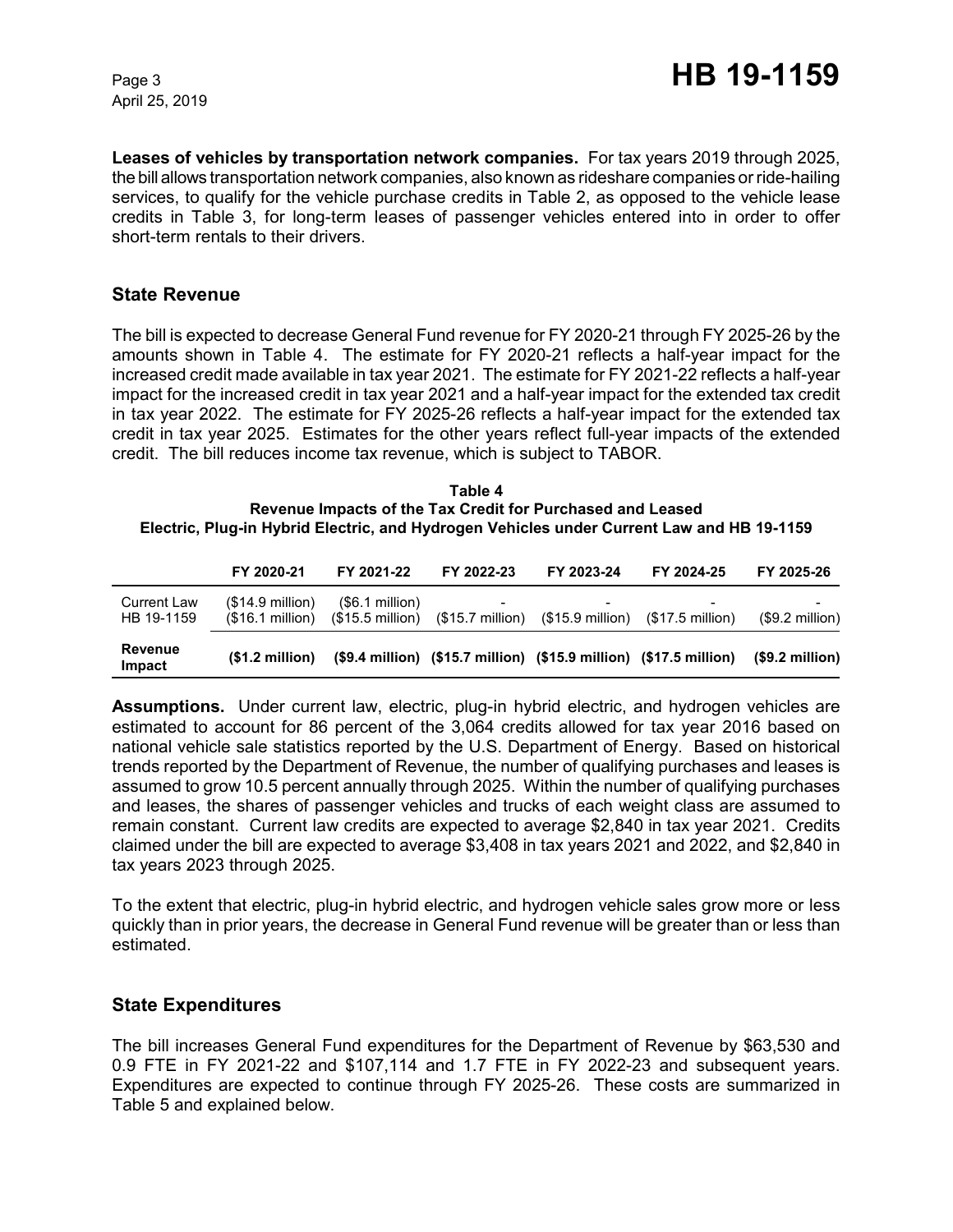|                               |                   | FY 2021-22 | FY 2022-23     |
|-------------------------------|-------------------|------------|----------------|
| <b>Department of Revenue</b>  |                   |            |                |
| <b>Personal Services</b>      |                   | \$45,623   | \$83,023       |
| <b>Operating Expenses</b>     |                   | \$855      | \$1,615        |
| Computer Programming          |                   | \$5,000    |                |
| Centrally Appropriated Costs* |                   | \$12,052   | \$22,476       |
|                               | <b>Total Cost</b> | \$63,530   | \$107,114      |
|                               | <b>Total FTE</b>  | 0.9 FTE    | <b>1.7 FTE</b> |

**Table 5 Expenditures Under HB 19-1159**

 *\* Centrally appropriated costs are not included in the bill's appropriation.*

**Tax administration.** The bill requires that 0.9 FTE in FY 2021-22 and 1.7 FTE in FY 2022-23 and subsequent fiscal years be retained in the Department of Revenue's Taxpayer Service Division. Under current law, retention of these staff would not be required as workload would decrease in these years upon expiration of the innovative motor vehicle credit. Staff are required to verify and process tax returns that claim the credit and interact with taxpayers who file incorrectly or raise questions with the department. Expenditures for FY 2021-22 reflect a half-year impact for the extension of the credit into tax year 2022.

**Computer programming.** This bill requires General Fund expenditures to program and update database fields in the department's GenTax software system for changes to the tax credit for vehicles leased by transportation network companies. Programming costs are estimated at \$5,000, representing 20 hours of contract programming at a rate of \$250 per hour. Expenditures in the Office of Research and Analysis are required for changes in the related GenTax reports so that the department can access and document tax statistics related to the new tax policy. These costs are estimated at \$1,843 and are included in the personal services line of Table 5 for FY 2021-22 only.

**Centrally appropriated costs.** Pursuant to a Joint Budget Committee policy, certain costs associated with this bill are addressed through the annual budget process and centrally appropriated in the Long Bill or supplemental appropriations bills, rather than in this bill. These costs, which include employee insurance and supplemental employee retirement payments, are estimated to be \$12,052 in FY 2021-22 and \$22,476 in FY 2022-23.

**TABOR refunds.** The bill is expected to decrease state revenue subject to TABOR for years beyond the current forecast period as shown in Table 4, potentially decreasing the General Fund obligation for TABOR refunds in these years.

# **Effective Date**

The bill takes effect August 2, 2019, if the General Assembly adjourns on May 3, 2019, as scheduled, and no referendum petition is filed.